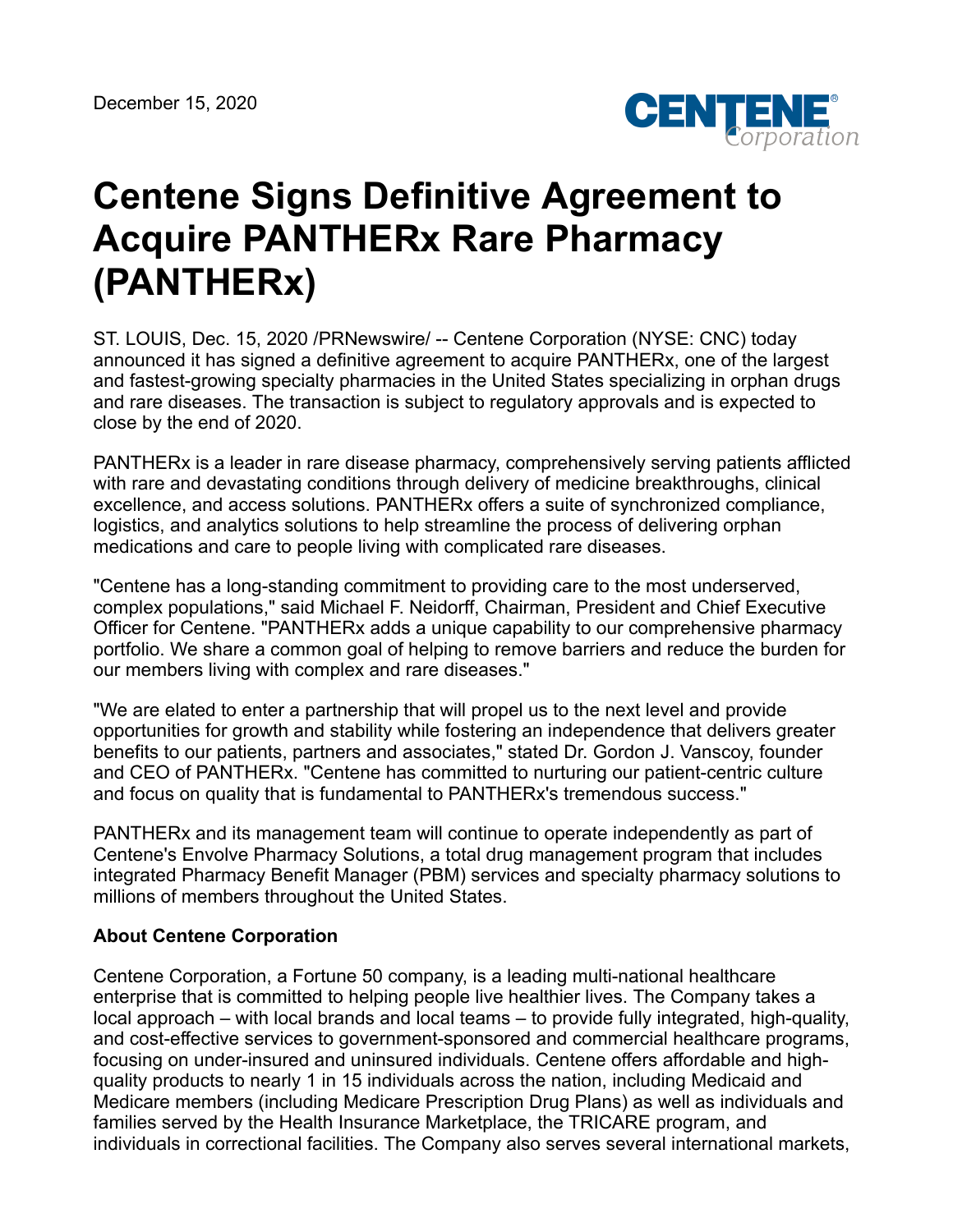and contracts with other healthcare and commercial organizations to provide a variety of specialty services focused on treating the whole person. Centene focuses on long-term growth and the development of its people, systems and capabilities so that it can better serve its members, providers, local communities, and government partners.

Centene uses its investor relations website to publish important information about the company, including information that may be deemed material to investors. Financial and other information about Centene is routinely posted and is accessible on Centene's investor relations website, http://investors.centene.com/.

## **Forward-Looking Statements**

*All statements, other than statements of current or historical fact, contained in this press release are forward-looking statements. Without limiting the foregoing, forward-looking statements often use words such as "believe," "anticipate," "plan," "expect," "estimate," "intend," "seek," "target," "goal," "may," "will," "would," "could," "should," "can," "continue" and other similar words or expressions (and the negative thereof). Centene (the Company, our, or we) intends such forward-looking statements to be covered by the safe-harbor provisions for forward-looking statements contained in the Private Securities Litigation Reform Act of 1995, and we are including this statement for purposes of complying with these safe-harbor provisions. In particular, these statements include, without limitation, statements about our future operating or financial performance, market opportunity, growth strategy, competition, expected activities in completed and future acquisitions, including statements about the impact of our recently completed acquisition (the WellCare Acquisition) of WellCare Health Plans, Inc. (WellCare), other recent and future acquisitions, investments and the adequacy of our available cash resources. These forward-looking statements reflect our current views with respect to future events and are based on numerous assumptions and assessments made by us in light of our experience and perception of historical trends, current conditions, business strategies, operating environments, future developments and other factors we believe appropriate. By their nature, forward-looking statements involve known and unknown risks and uncertainties and are subject to change because they relate to events and depend on circumstances that will occur in the future, including economic, regulatory, competitive and other factors that may cause our or our industry's actual results, levels of activity, performance or achievements to be materially different from any future results, levels of activity, performance or achievements expressed or implied by these forward-looking statements. These statements are not guarantees of future performance and are subject to risks, uncertainties and assumptions. All forward-looking statements included in this press release are based on information available to us on the date hereof. Except as may be otherwise required by law, we undertake no obligation to update or revise the forward-looking statements included in this press release, whether as a result of new information, future events or otherwise, after the date hereof. You should not place undue reliance on any forward-looking statements, as actual results may differ materially from projections, estimates, or other forward-looking statements due to a variety of important factors, variables and events including but not limited to: the impact of COVID-19 on global markets, economic conditions, the healthcare industry and our results of operations, which is unknown, and the response by governments and other third parties; uncertainty as to our expected financial performance during the period of integration of the WellCare Acquisition; our ability to accurately predict and effectively manage health benefits and other operating expenses and reserves, including fluctuations in medical utilization rates due to the impact of COVID-19; the possibility that the expected synergies and value creation from the WellCare Acquisition will not be realized, or will not be realized within the expected time period; the risk that unexpected costs will be incurred in connection with the integration of the WellCare*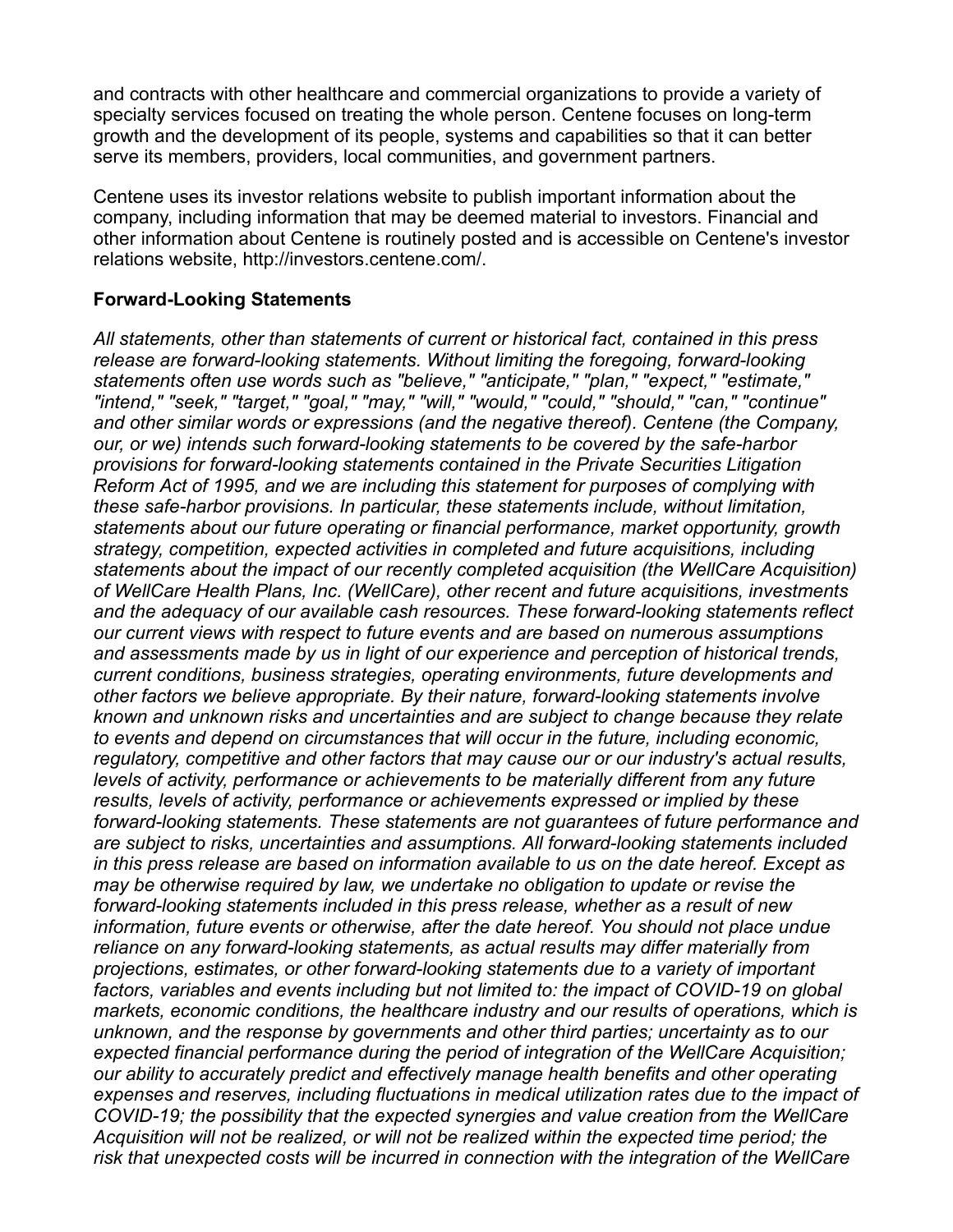*Acquisition or that the integration of WellCare will be more difficult or time consuming than expected; unexpected costs, charges or expenses resulting from the WellCare Acquisition; the inability to retain key personnel; disruption from the integration of the WellCare Acquisition, including potential adverse reactions or changes to business relationships with customers, employees, suppliers or regulators, making it more difficult to maintain business and operational relationships; the risk that we may not be able to effectively manage our expanded operations; competition; membership and revenue declines or unexpected trends; changes in healthcare practices, new technologies, and advances in medicine; increased healthcare costs; changes in economic, political or market conditions; changes in federal or state laws or regulations, including changes with respect to income tax reform or government healthcare programs as well as changes with respect to the Patient Protection and Affordable Care Act (ACA) and the Health Care and Education Affordability Reconciliation Act, collectively referred to as the ACA and any regulations enacted thereunder that may result from changing political conditions or judicial actions, including the ultimate outcome in "Texas v. United States of America" regarding the constitutionality of the ACA; rate cuts or other payment reductions or delays by governmental payors and other risks and uncertainties affecting our government businesses; our ability to adequately price products on the Health Insurance Marketplaces and other commercial and Medicare products; tax matters; disasters or major epidemics; the outcome of legal and regulatory proceedings; changes in expected contract start dates; provider, state, federal, foreign and other contract changes and timing of regulatory approval of contracts; the expiration, suspension, or termination of our contracts with federal or state governments (including but not limited to Medicaid, Medicare, TRICARE or other customers); the difficulty of predicting the timing or outcome of pending or future litigation or government investigations; challenges to our contract awards; cyber-attacks or other privacy or data security incidents; the possibility that the expected synergies and value creation from acquired businesses, including businesses we may acquire in the future, will not be realized, or will not be realized within the expected time period; the exertion of management's time and our resources, and other expenses incurred and business changes required in connection with complying with the undertakings in connection with any regulatory, governmental or third party consents or approvals for acquisitions; disruption caused by significant completed and pending acquisitions, including, among others, the WellCare Acquisition, making it more difficult to maintain business and operational relationships; the risk that unexpected costs will be incurred in connection with the completion and/or integration of acquisition transactions; changes in expected closing dates, estimated purchase price and accretion for acquisitions; the risk that acquired businesses will not be integrated successfully; restrictions and limitations in connection with our indebtedness; our ability to maintain or achieve improvement in the Centers for Medicare and Medicaid Services (CMS) Star ratings and maintain or achieve improvement in other quality scores in each case that can impact revenue and future growth; availability of debt and equity financing, on terms that are favorable to us; inflation; foreign currency fluctuations and risks and uncertainties discussed in the reports that Centene has filed with the Securities and Exchange Commission. This list of important factors is not intended to be exhaustive. We discuss certain of these matters more fully, as well as certain other factors that may affect our business operations, financial condition and results of operations, in our filings with the Securities and Exchange Commission (SEC), including our annual report on Form 10-K, quarterly reports on Form 10- Q and current reports on Form 8-K. Due to these important factors and risks, we cannot give assurances with respect to our future performance, including without limitation our ability to maintain adequate premium levels or our ability to control our future medical and selling, general and administrative costs.*